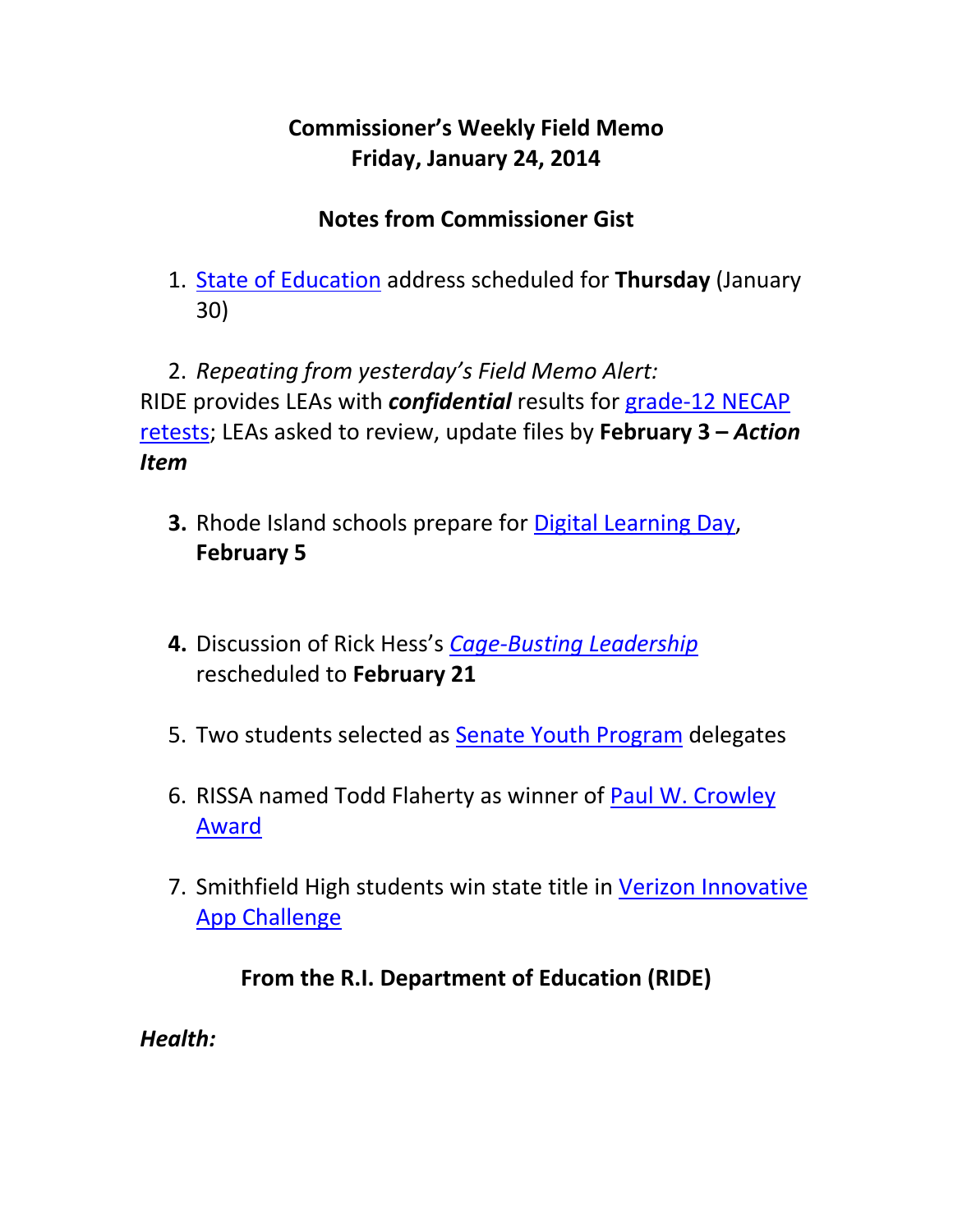*8.* Principals to receive 2014 School Health Profiles surveys; must be completed and returned by **March 7 –** *Action Item*

#### *Assessments:*

9. RIDE requests notification from LEAs planning to use Fixed Form Interim Assessments

#### *Evaluations:*

- 10. All educators urged to complete surveys on evaluations; deadline, **February 3 –** *Reminder*
- 11. New Teachscape calibration tool available

#### *Finance:*

12. RIDE accepting Consolidated Resource Plan amendments through **February 21**

#### **From the U.S. Department of Education**

13. Education Secretary urges parents to unite "against academic failure"

#### **From other organizations**

- 14. RIASCD conference scheduled for February 8
- 15. It's My Heart to award five scholarships
- 16. New England Tech to hold open house on February 4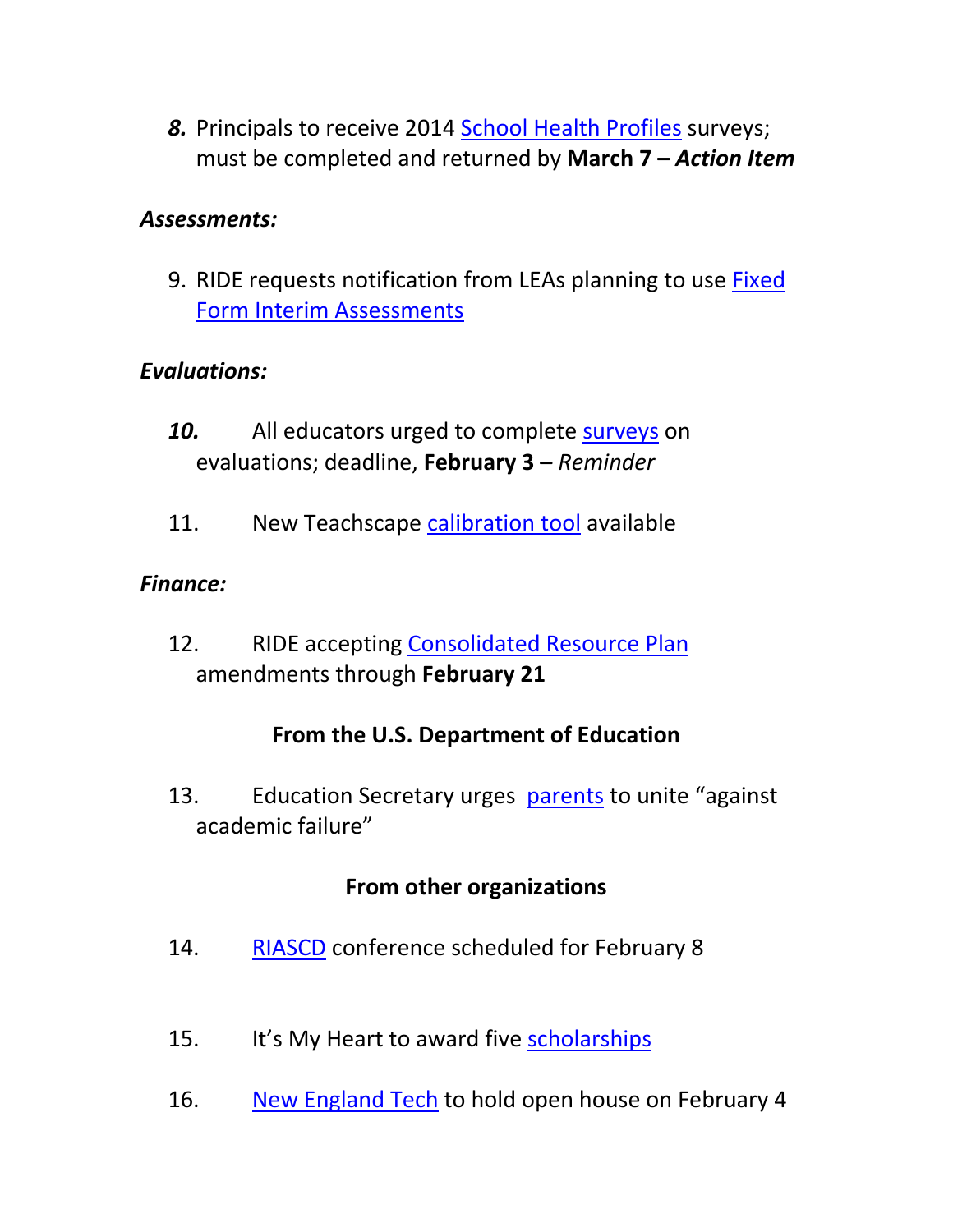### **Action Item Calendar**

**Thursday** (January 31): Deadline for checking demographic file February 3: Grade‐12 NECAP files due (see below) February 3: Deadline for evaluation surveys (see below) March 7: School Health Profiles due (see below)

#### **Notes from Commissioner Gist**

### **1. State of Education address scheduled for Thursday (January 30)**

On Thursday (January 30), at approximately 5 p.m., I will deliver my annual State of Education address in the House Chamber, before a joint session of the General Assembly. In this year's address, I will take note of some of our accomplishments in transforming education over the past year, recognize several distinguished educators from across the state, and look ahead at some challenges, initiatives, and opportunities that may guide our work in the coming years. I also plan to discuss some highlights of the October 2013 NECAP results, which we will discuss in more detail with the media and with the Board of Education on January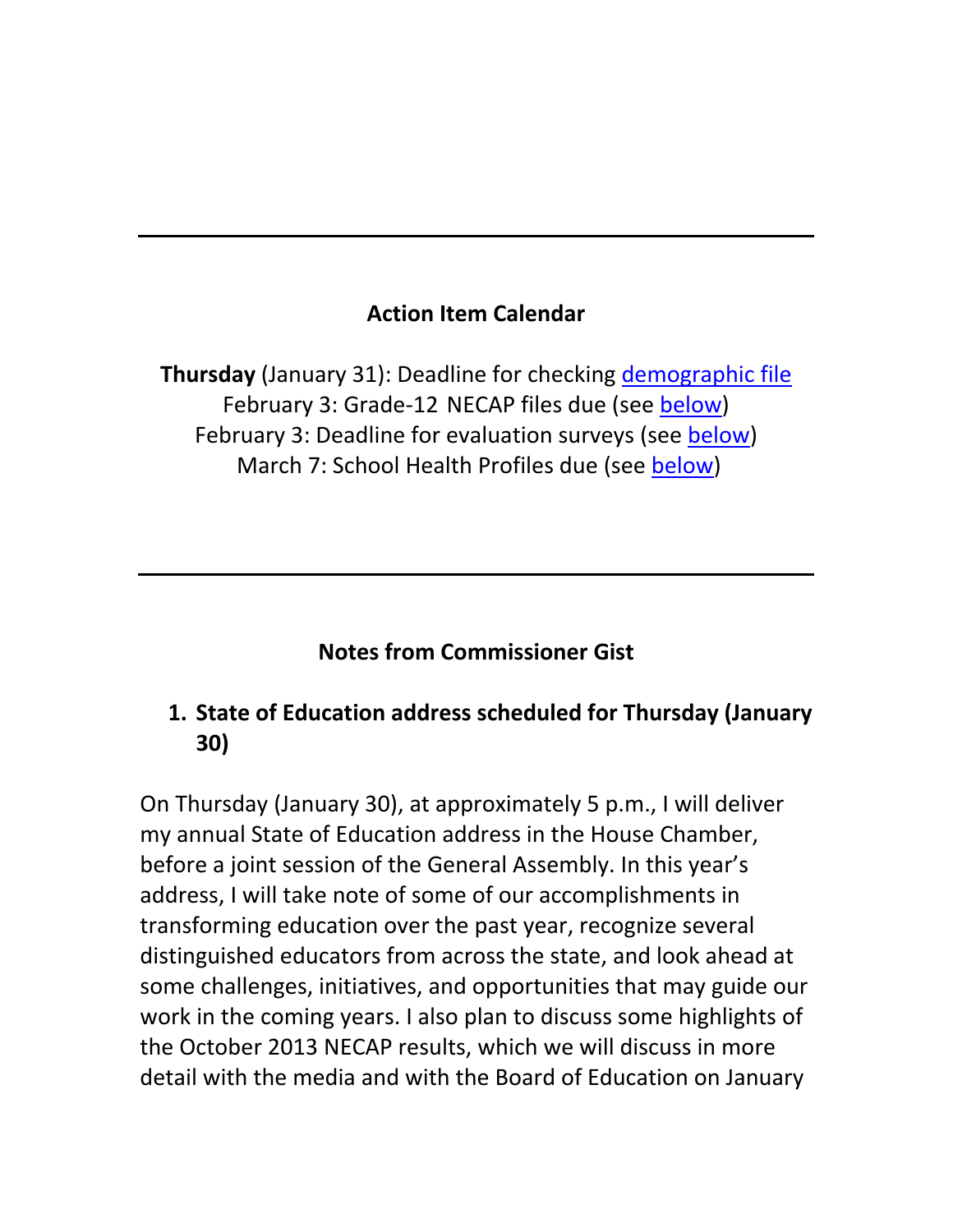31. I invite you and your team to join us at the State House on January 30 for the State of Education address, which gives us the opportunity to build among our elected officials and other state leaders with an appreciation for the work that educators and students take on every day.

### *Repeating from yesterday's Field Memo Alert:*

*2.* **RIDE provides LEAs with confidential results for grade‐12 NECAP retests; LEAs asked to review, update files by February 3 –** *Action Item* 

I am grateful for your ongoing efforts to provide all our high‐ school students with additional support. Over the past several years, you have focused particular instructional attention on the Class of 2014. RIDE has now received and processed the  $12^{th}$ grade retake data. Overall, we are seeing positive progress across the state. The combination of the efforts of Rhode Island educators and students, coupled with the availability of an array of additional opportunities for students to demonstrate their readiness, give me confidence that our high‐school seniors have substantially improved their core academic skills and will earn a diploma.

You now have access to the  $12^{th}$ -grade NECAP results for your LEA in mathematics, reading, or both. There are separate mathematics and reading data files, which include a data layout and instructions. The files provide each student's NECAP score and his or her status relative to making the progress required to meet the state‐assessment graduation requirement. Whenever English Learners were eligible for the language‐proficiency adjustment, we have made this adjustment and incorporated the adjusted score into this file.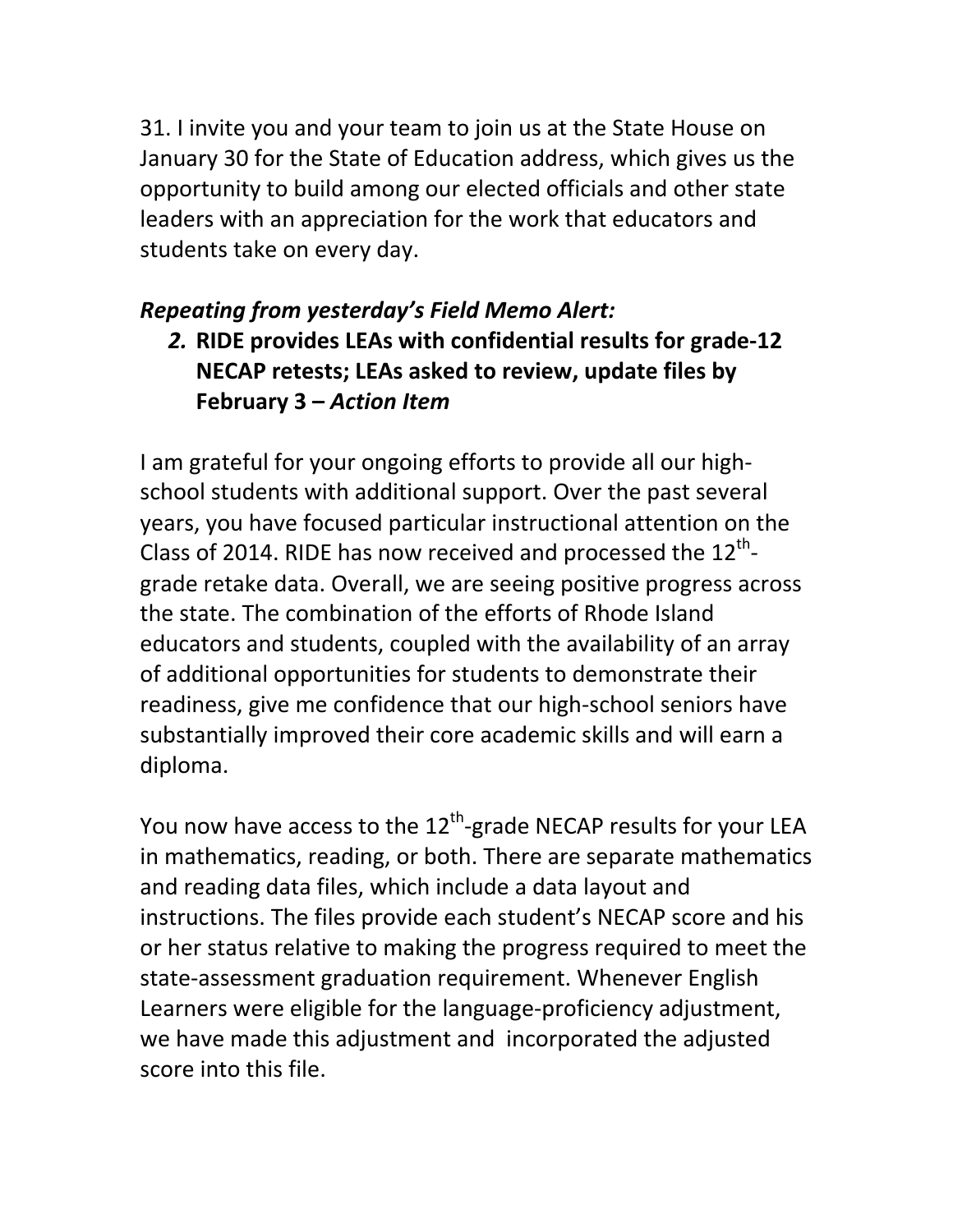You will find all your data and additional guidance information using "File Share," which is accessible through eRIDE. Once you log in to eRIDE, you will see the "File Share" icon for File Share. There, you will find five files relevant to the  $12<sup>th</sup>$ -grade results for your LEA: (1) the NECAP Mathematics Retest file, (2) the NECAP Reading Retest file, (3) the NECAP retest file Guidance Document, and (4) the NECAP Accommodations Codes. If help you need help at any time during this process, please enter a RIDEMap helpdesk ticket, at support@ride.ri.gov (please choose eRIDE as a topic). In order to ensure that we know precisely who needs to take part in the third NECAP administration, we are requesting that you *complete the additional fields in the mathematics and reading files*. These complete files will serve as the registration for the NECAP retest. Please follow the timeline and complete these files fully so that we can accurately coordinate the NECAP‐ administrative logistics.

We ask that you return to us the mathematics and reading files *no later than* Monday**, February 3** to ensure the timely and correct labeling and delivery of the retest booklets for NECAP mathematics and reading. You are responsible for reviewing the files to ensure that our records account for all students who took the fall 2013 NECAP retest. Once you have completed the files, upload them into the File Share and send a confirmation e‐mail to Jessica Murphy (jessica.murphy@ride.ri.gov).

If you or your data manager have any questions about these files, please contact Michael Ferry (Michael.Ferry@ride.ri.gov). We will attempt to resolve all problems as quickly as possible. This information is under a *strict media embargo* that affords every LEA the time to initiate critical family communications. Do not share these results publicly or discuss the results with the media until after 10 a.m., on Friday, **January 31**.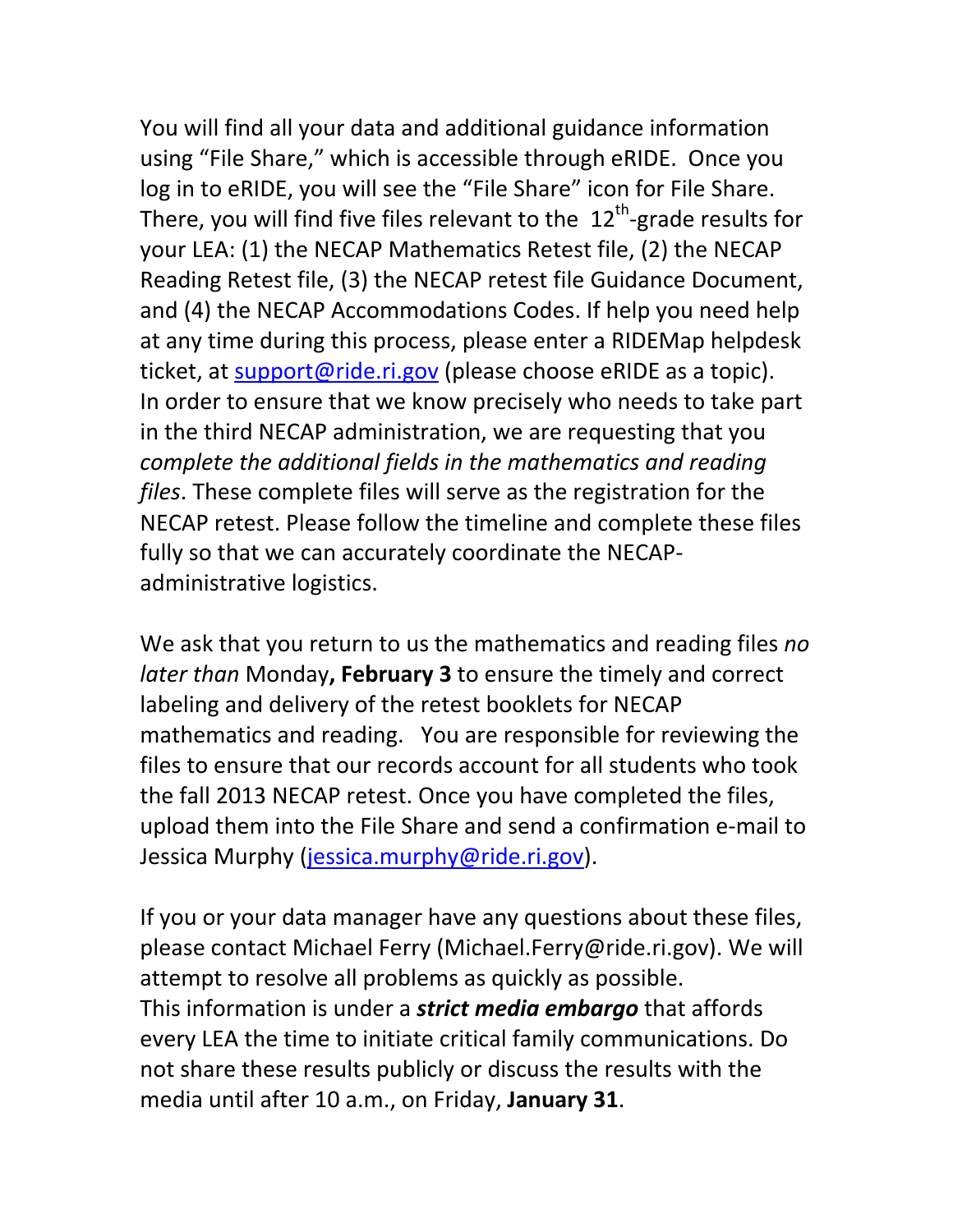Let's continue working together so that we can provide our students with every opportunity to demonstrate their proficiency and to be eligible for graduation this spring.

# **3. Rhode Island schools prepare for Digital Learning Day, February 5**

As I noted to you in last week's Field Memo, on Wednesday, **February 5,** schools across the country will celebrate Digital Learning Day. I know that many Rhode Island schools will participate in this day of celebration, through such events as a Techno Expo at the Thompson Middle School, in Newport; a school‐wide Twitter chat at Cumberland High School; a Bring You Own Device day at the Harry Kizirian Elementary School, in Providence; and a "code academy" at Exeter‐West Greenwich Regional Senior High School. I'd love to hear about more events planned for the day, so please feel free to let me know about anything you've scheduled – or get in touch with our technology specialist, Holly Walsh (holly.walsh@ride.ri.gov) if you'd like to discuss some potential ideas. I also encourage you to add our events to the Celebration Map as well as take the pledge to support digital learning!

## **4. Discussion of Rick Hess's** *Cage‐Busting Leadership* **rescheduled to February 21**

Rick Hess's visit to Rhode Island late last year has sparked further conversations about what it means to be a "cage‐busting leader" and how we can break through some of the barriers that seem to stand in our way as we work together to transform education. As I noted in a recent Field Memo, quite a few educators have gotten back to me in response to my invitation to anyone who would like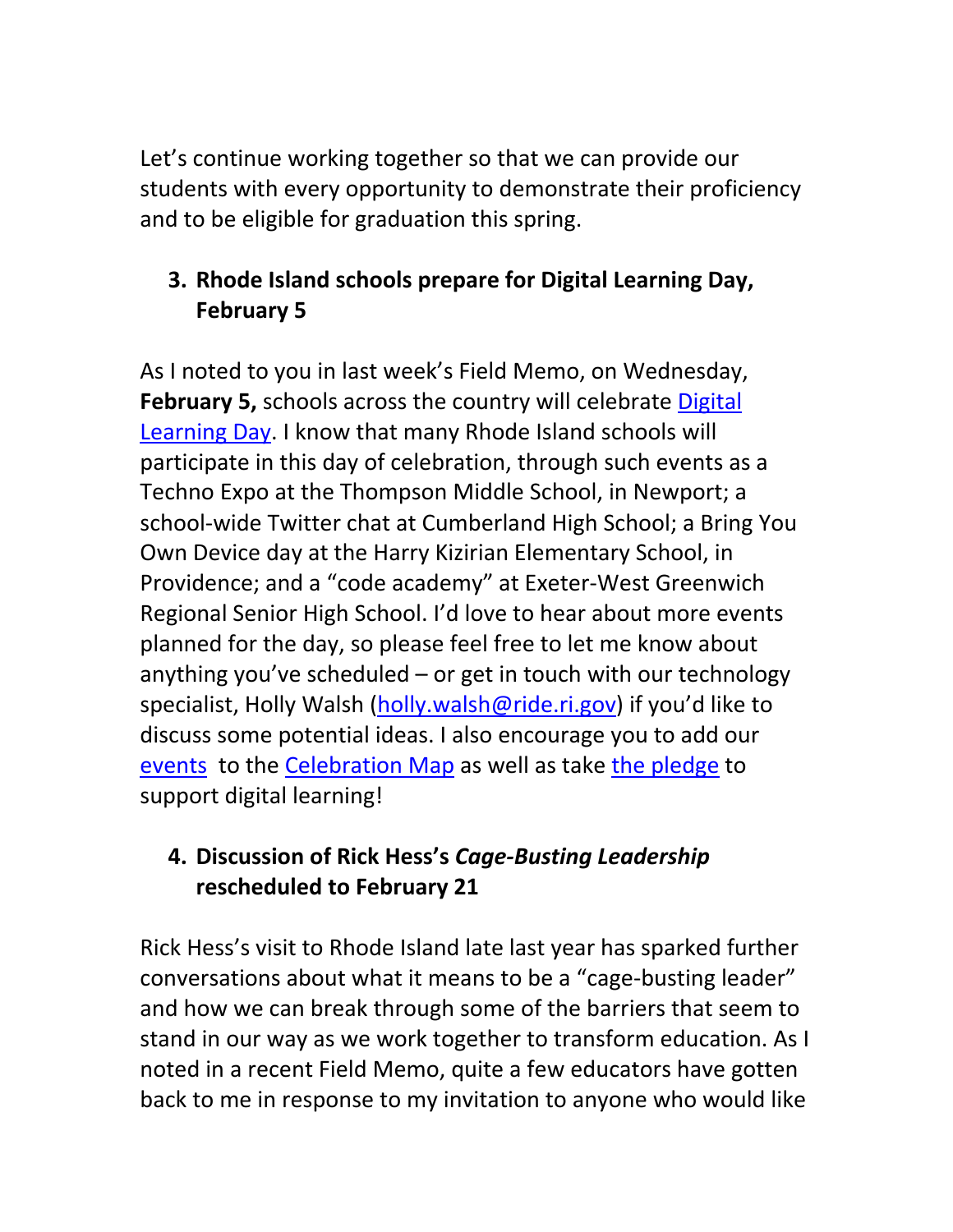to come together to continue the discussion on cage‐busting leadership.

We had scheduled a discussion session on Rick Hess's *Cage‐ Busting Leadership* for Wednesday (January 29), but we have to move the event to Friday, **February 21**, at 4:30 p.m., in Room 501 here at RIDE (80 Washington St./255 Westminster St., Providence). I am sorry that we have had to reschedule this discussion, but please hold the new date of February 21.

Please e‐mail my executive assistant, Dana Wilson (dana.wilson@ride.ri.gov), if you are interested in joining us on February 21 – and please feel free to share this invitation with others on your team.

## **5. Two students selected as Senate Youth Program delegates**

We have received word that Senators Reed and Whitehouse have named two Rhode Island students as delegates to the 52<sup>nd</sup> annual United States Senate Youth Program, to be held in Washington, D.C., in March. Congratulations to our two delegates: Samuel Ackerman, of Cumberland High School, and Reilly McGreen, of South Kingstown High School. The RIDE team was involved in the selection process, and I am very confident that these two young men represent the ideals of the program: education, leadership, and public service.

# **6. RISSA named Todd Flaherty as winner of Paul W. Crowley Award**

The Rhode Island School Superintendents Association (RISSA) has notified us that the association will present the  $7<sup>th</sup>$  annual Paul W. Crowley Award to Todd Flaherty, Ed.D. For the past five years,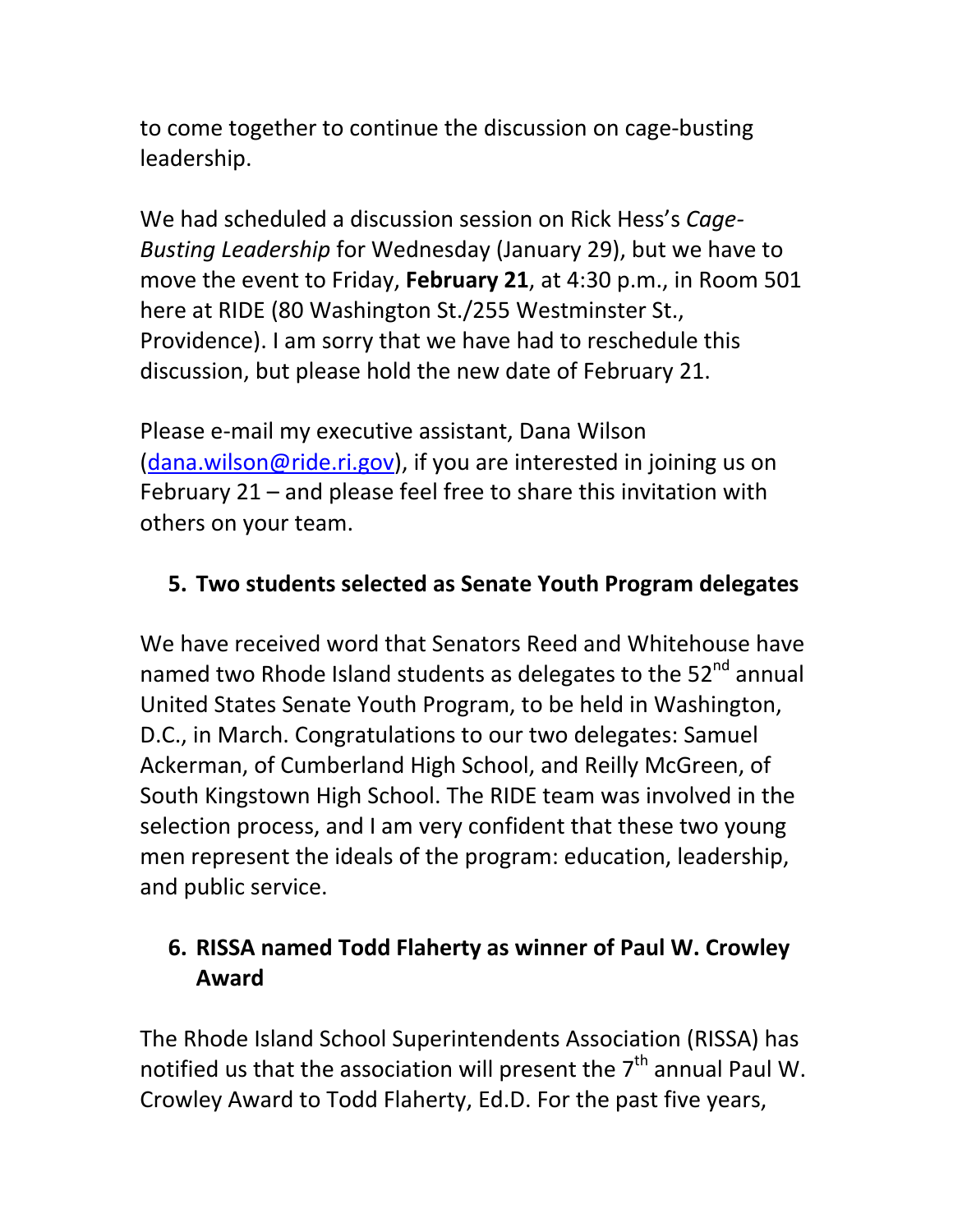Todd has served as the president and CEO of The College Crusade of Rhode Island, and before that he served for 12 years as the Deputy Commissioner of Elementary and Secondary Education – so he is certainly well-known and highly respected by the team at RIDE! Todd was also the principal at Narragansett High School, which won a Blue Ribbon award from the U.S. Department of Education under his leadership. RISSA will present the award to Todd in a ceremony at the State House, on March 5.

# **7. Smithfield High students win state title in Verizon Innovative App Challenge**

This week we learned that a team of students from Smithfield High School was recognized as a Best in State winner in the 2014 Verizon Innovative App Challenge. According to Verizon, the team's app concept, *Emergency Operations Plan*, which focuses on simple, intuitive, and time‐efficient evacuation in the event of a fire or emergency event, earned top points in Rhode Island for its creativity, innovative design, and application of STEM principles to the development process. Verizon reports that this year nearly 1,300 teams submitted app concepts nationwide. More information is available online at the Verizon Innovative App Challenge website . The Smithfield High School team now is in the running for the Best in Region and Best in Nation titles, which the Verizon Foundation and the Technology Student Association will announce next month. Congratulations, Smithfield High teachers and students – and good luck in the next stage of this awards competition!

### **From RIDE**

*Health:*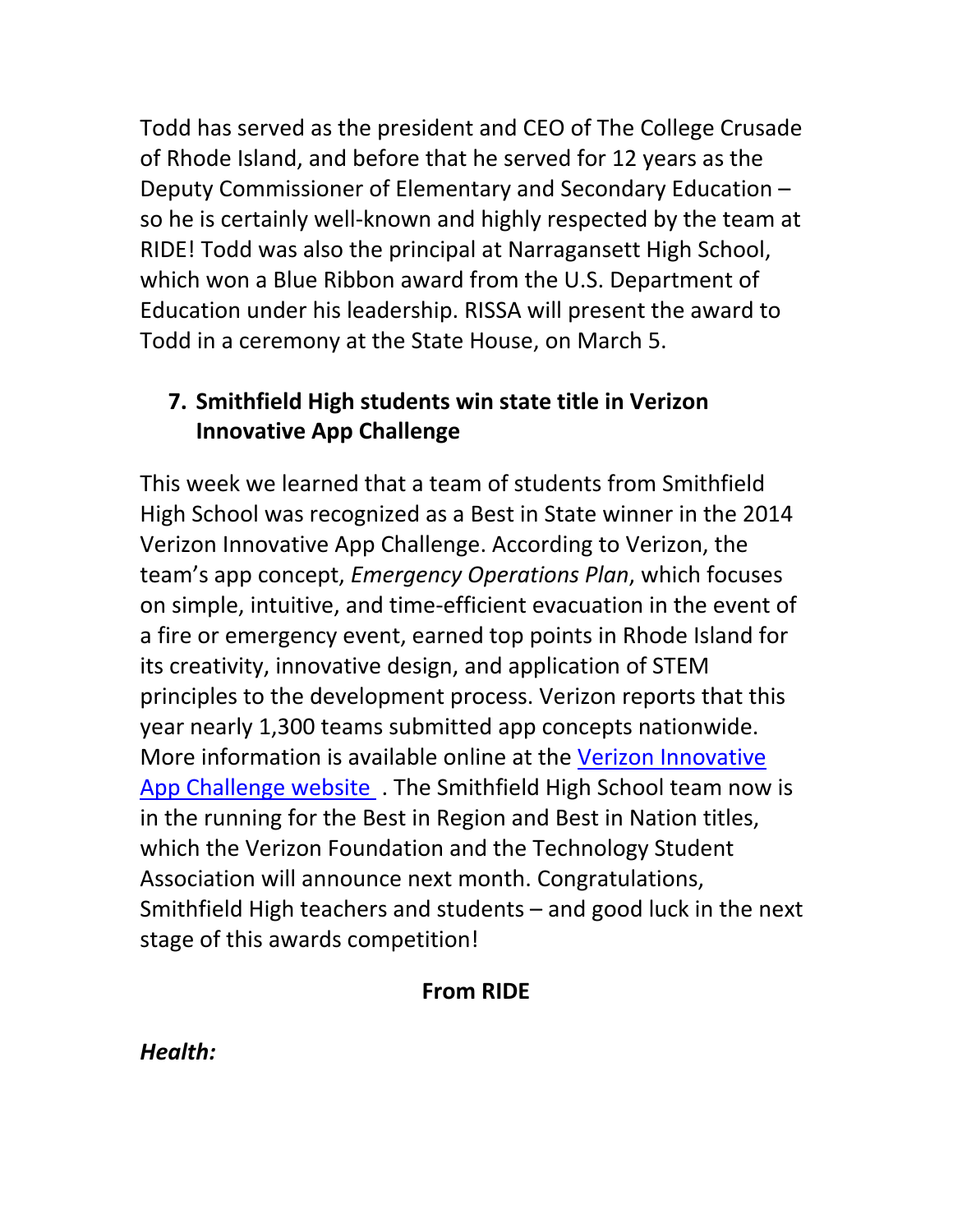## *8.* **Principals to receive 2014 School Health Profiles surveys; must be completed and returned by March 7 –** *Action Item*

Along with the Department of Health, through a cooperative agreement with the Centers for Disease Control and Prevention, RIDE be administering the 2014 School Health Profiles (Profiles). Profiles surveys are conducted every two years among principals and lead health‐education teachers to assess the status of school health policies and programs at the middle‐ and high‐ school levels. Survey packets will be mailed to principals within the next several weeks and will need to be completed and returned to RIDE by Friday, **March 7**. For questions regarding the administration of the surveys, please contact Midge Sabatini, at Midge.Sabatini@ride.ri.gov, or Jasmine Rezendes, at Jasmine.Rezendes@ride.ri.gov.

### *Assessments:*

# **9. RIDE requests notification from LEAs planning to use Fixed Form Interim Assessments**

RIDE is requesting that LEAs planning to use the Winter or Spring Fixed Form Interim Assessments contact Jessica Bailey (jessica.bailey@ride.ri.gov or 222‐8253) to discuss report updates. As a reminder, the winter administration window closes Feb 28 and the spring administration window is March 5 through May 30. Scoring of constructed‐response items does not necessarily have to be completed during the administration window. Please contact Jessica as soon as possible if schools in your LEA would like to use the assessments.

### *Evaluations:*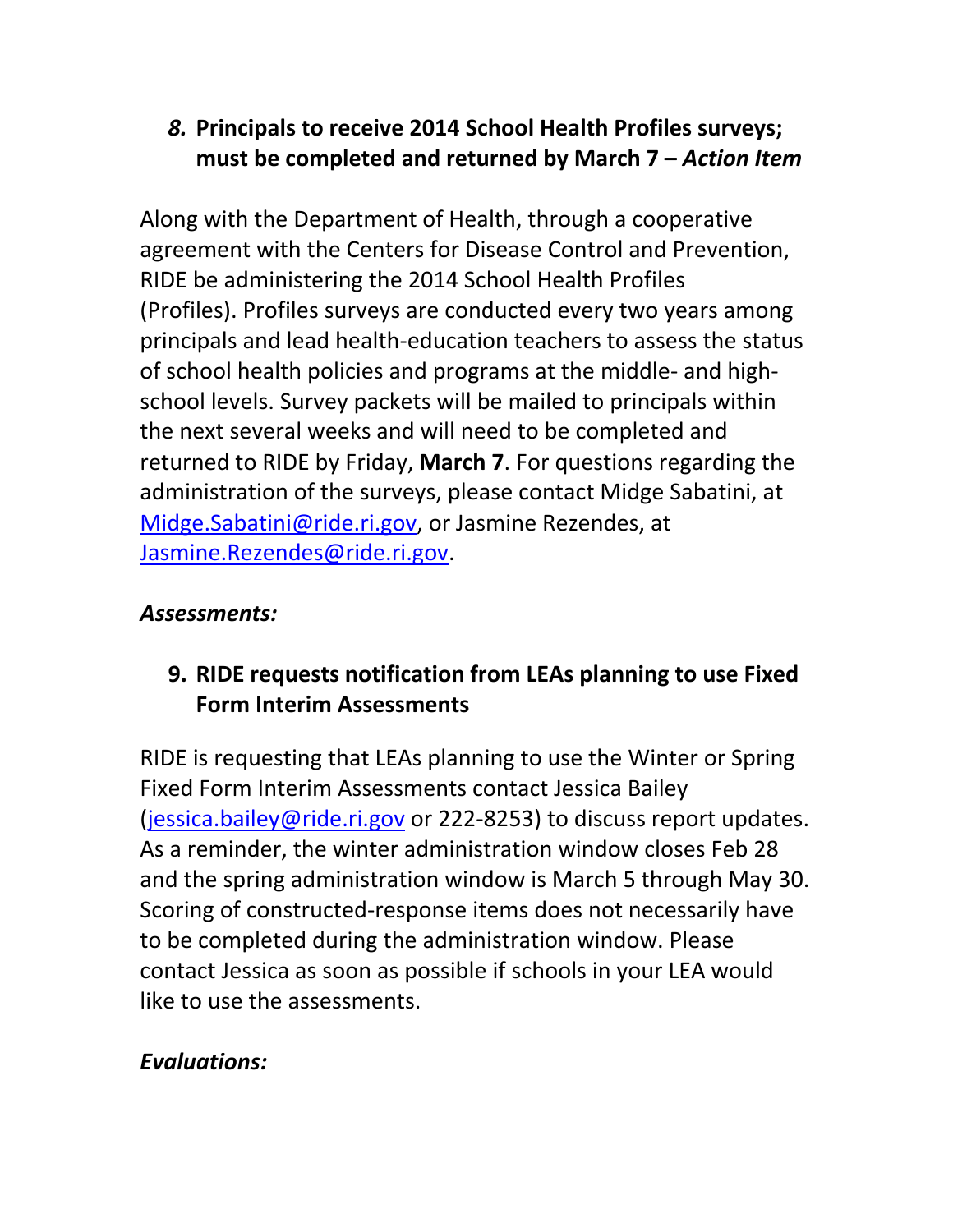# *10.* **All educators urged to complete surveys on evaluations; deadline, February 3 –** *Reminder*

The deadline for completing the mid‐year educator‐evaluation surveys is Monday, **February 3.** To date, 2,646 teachers, 847 support professionals, 211 building administrators, and 88 central‐office administrators have completed a survey. We are extremely grateful to all of the educators who have taken the time to share their feedback, but we know we can do better (more than 4,500 educators completed last year's mid‐year survey). Data collected from the mid-year surveys will directly impact upcoming model‐refinement decisions, and it is critical that we hear from as many Rhode Island educators as possible. Please share the following survey links with all of the educators in your LEA and encourage them to have their voice heard.

Teacher survey: https://www.surveymonkey.com/s/13‐ 14MYTE

Support professional survey: https://www.surveymonkey.com/s/13‐14MYSP

Building administrator survey: https://www.surveymonkey.com/s/13‐14MYBA

Central office administrator survey: https://www.surveymonkey.com/s/13‐14MYCO

### **11. New Teachscape calibration tool available**

Personnel evaluating teachers who passed the initial observation training and scoring practice in Teachscape can help maintain their accuracy by utilizing the new calibration tool. The calibration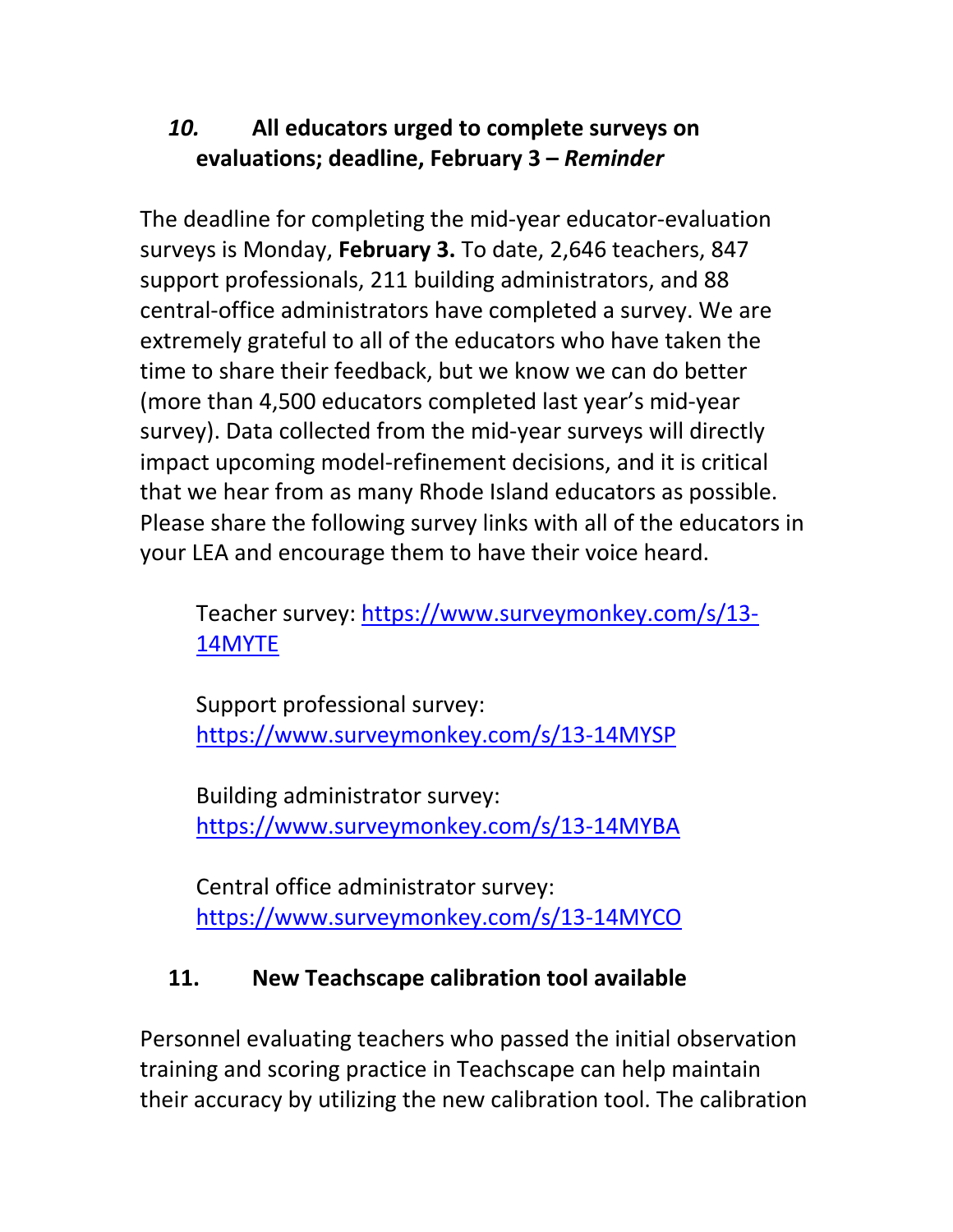tool is available from through April 30 and includes: videos of classrooms specific to the grade level the observer is responsible for evaluating, instant feedback on scores with rationale for the correct scores, and recommendations for improving accuracy. Evaluators can access the Teachscape calibration tool through the RIDEmap portal.

### *Finance:*

# 12. **RIDE accepting Consolidated Resource Plan amendments through February 21**

RIDE is now accepting submissions of amendment requests for currently approved Consolidated Resource Plans (CRPs) through Friday, **February 21**. Preliminary Final Fiscal Year (FY) 2014 allocations to LEAs have been calculated and loaded into AcceleGrants for the following consolidated programs: Titles I, II, and III and IDEA ‐ Part B and Preschool. Finalization of these allocations is pending RIDE review of LEA data for Maintenance of Effort (MOE) requirements.

In order to facilitate the amendment process, you can find the following documents posted within the Amendment section of the AcceleGrant's Document Library:

- FY 13‐14 CRP Amendment Guidance including Appendix A ‐ Program Requirements and Appendix B – RIDE Contact Persons;
- FY 13‐14 Preliminary Final Allocations by CRP Program;
- Final Student Enrollments Fall 12 Public and Private (for determining final private school equitable shares for Title II (A) and Final Limited English Proficient Counts Spring 13 –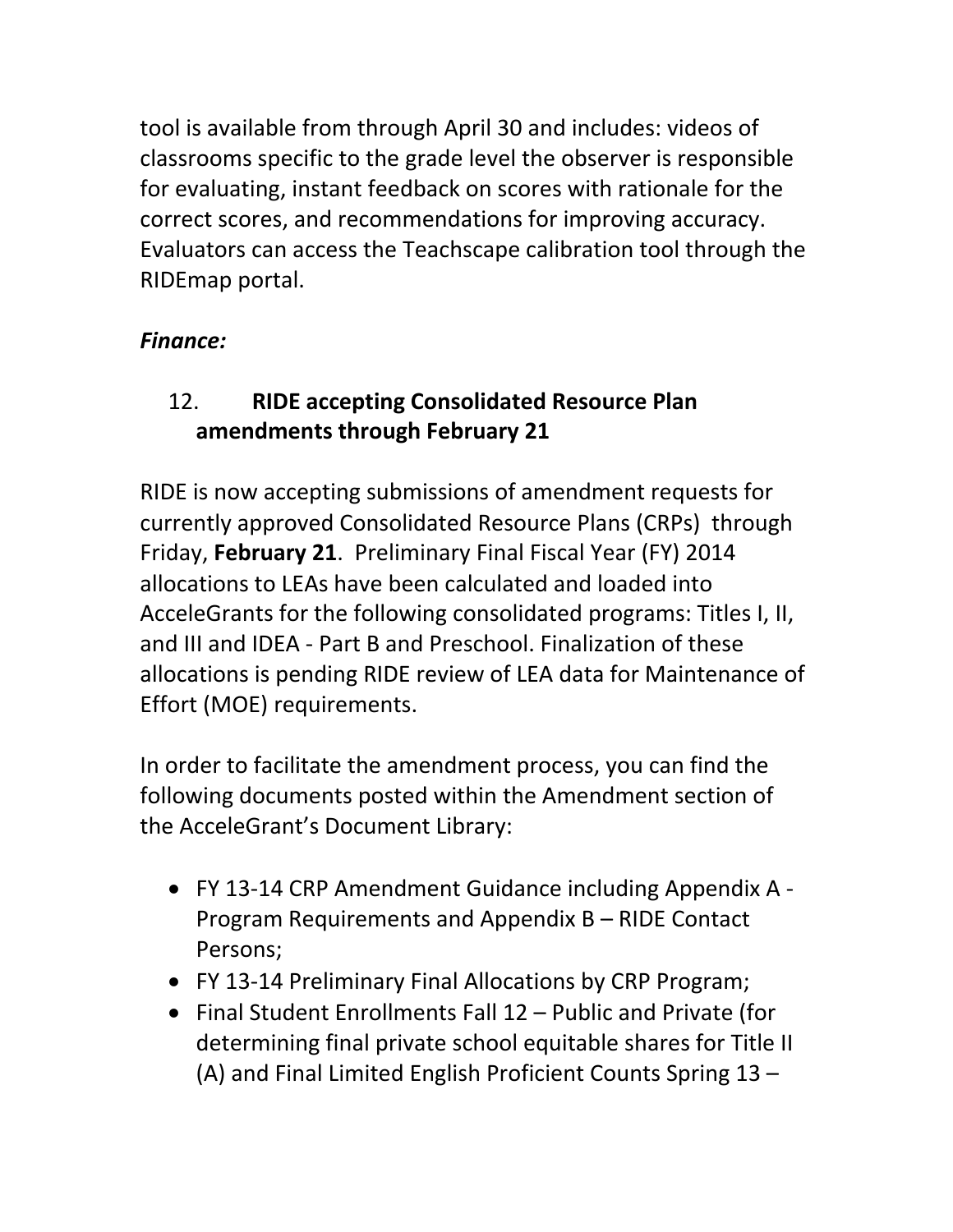Public & Private (for determining final nonpublic‐school equitable shares under Title III); and

 FY 13‐14 Updated Private School Participation Worksheets for the IDEA (Part B and Preschool) programs within the CRP application.

The overall amendment process remains unchanged from last year. A submission of an amendment request requires a system status change to "Superintendent Approved" for a review and final approval by RIDE to occur. The flexibility provision, which can be utilized to avoid the necessity of certain amendment requests, remains in force. As a general rule, any proposed change in the total approved budget amount or significant change in the scope, goals, or intent of an approved program will require an amendment request. If attempting to eliminate a prior approved budget line item in AcceleGrants, do not delete the detail line from the system but instead change the amount of the budget request to zero. Please see the Amendment Guidance and Appendix A for further amendment details. As always, amendment requests must be approved by RIDE before LEA implementation.

Please note that LES FY 2013‐2014 (restricted) indirect cost rates have not yet been approved by RIDE. LEA indirect rates will be loaded into AcceleGrants soon after review and final approval by RIDE is completed.

Questions regarding the amendment process may be directed to David Luther, at 222-4652 or at david.luther@ride.ri.gov. A complete listing of RIDE CRP program and fiscal contacts is also provided within the Amendment Guidance document to provide you with specific contacts for any program and fiscal questions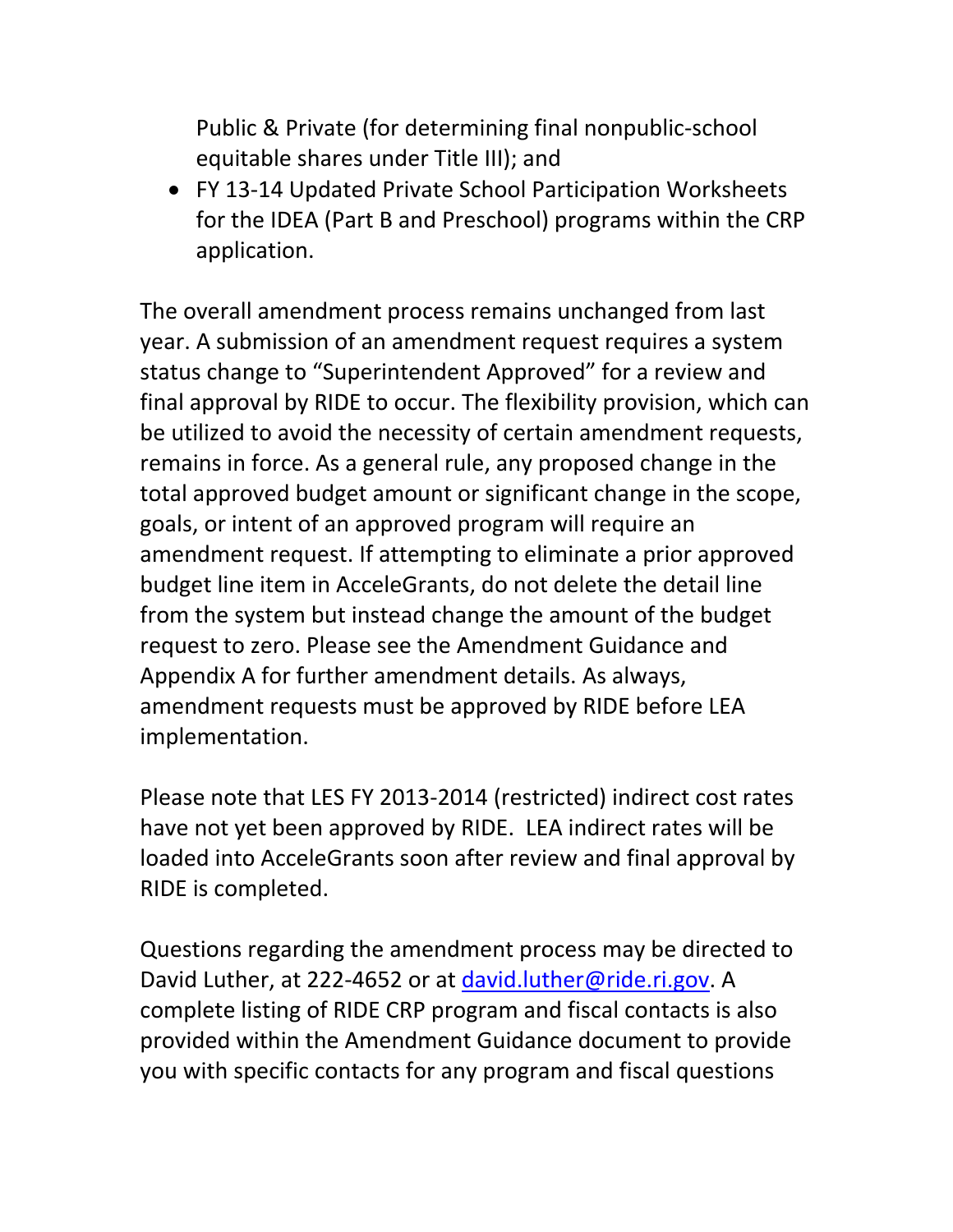you may have. The amendment guidance (Amendment Guidance for  $2013 - 2014$ ) is posted here.

Thank you for your continued support.

We will send this message to all business managers.

# **From the U.S. Department of Education**

### **13. Education Secretary urges parents to unite "against academic failure"**

Last week, Education Secretary Arne Duncan addressed the National Assessment Governing Board Summit for Parent Leaders. His message was:

Collectively, parents have the power to transform educational opportunity in this country. We must stop fighting the wrong fights and unite against our common enemy—and that's academic failure.

You can read his entire speech here.

# **From other organizations**

# **14. RIASCD conference scheduled for February 8**

Please see this message from RIASCD:

On **February 8**, at Johnston High School, pre‐service and beginning teachers are invited to the  $11<sup>th</sup>$  annual RIASCD Pre‐Service Conference to hear the Rhode Island Teacher of the Year, Patricia Page, and to select among a number of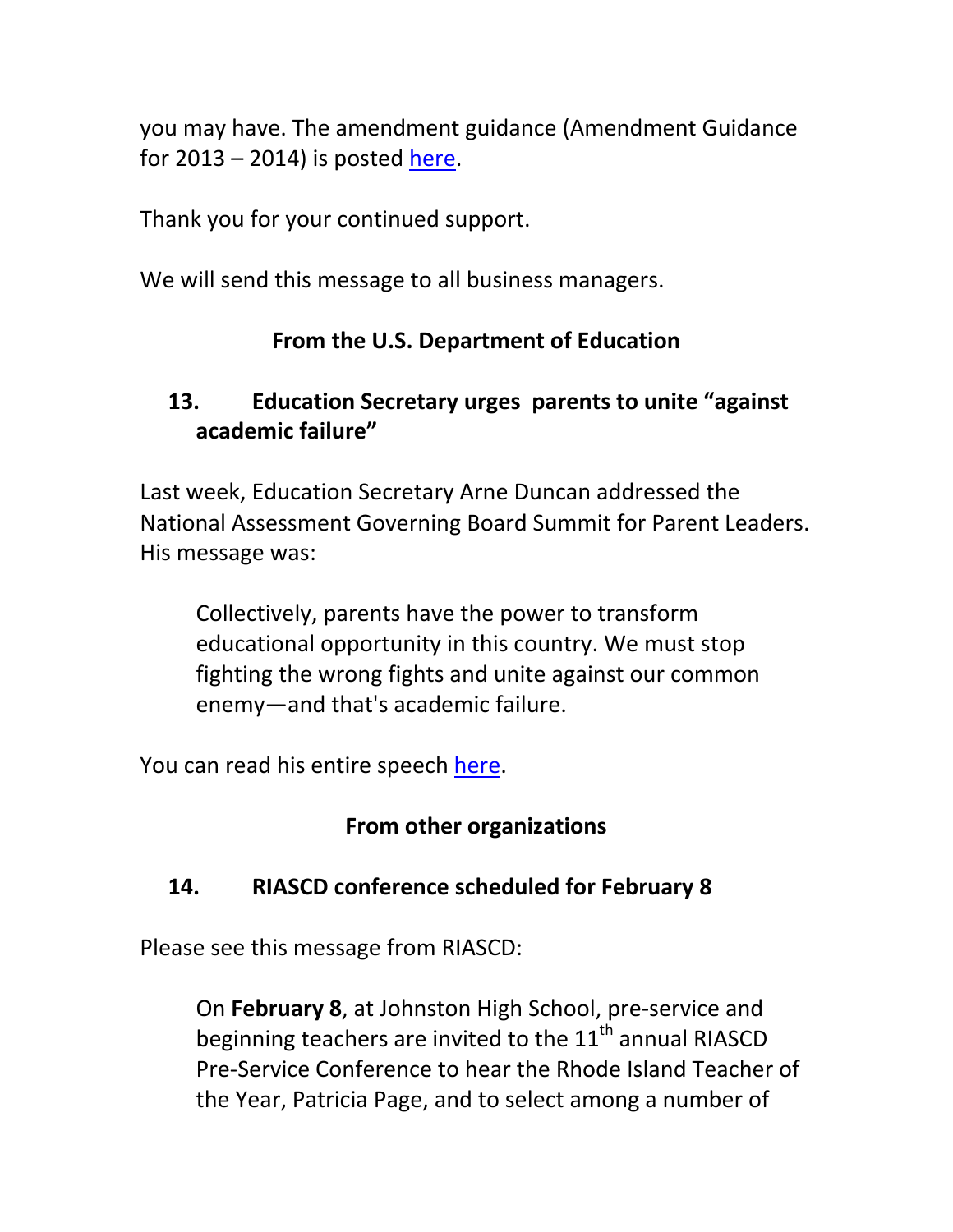timely workshops provided by Rhode Island practitioners. Workshop topics include differentiated instruction, social and emotional Learning, English‐language learner strategies, the Common Core State Standards and the PARCC assessments, and a number of technology‐related topics. Registration is open on our website:

www.riascd.org

### **15. It's My Heart to award five scholarships**

Please see this notice from the New England Chapter of It's My Heart:

The New England Chapter of It's My Heart is offering 5 scholarships. Each one is in the amount of \$500 for 2014. The scholarships are awarded to qualified high‐school and college students who either have been diagnosed with Congenital Heart Defect (CHD), been the recipient of a heart transplant, or those who have a family member (sibling, child, parent) or close relative diagnosed with CHD.

If you would like more information about our group, just check out our website. As our general website is under construction, you can learn more about our specific chapter by going to www.itsmyheart.org, clicking on Community, scrolling down to IMH chapters, and then scrolling down to New England. The scholarship application can be download directly from there.

You can also access the scholarship application and information by going to these direct links: